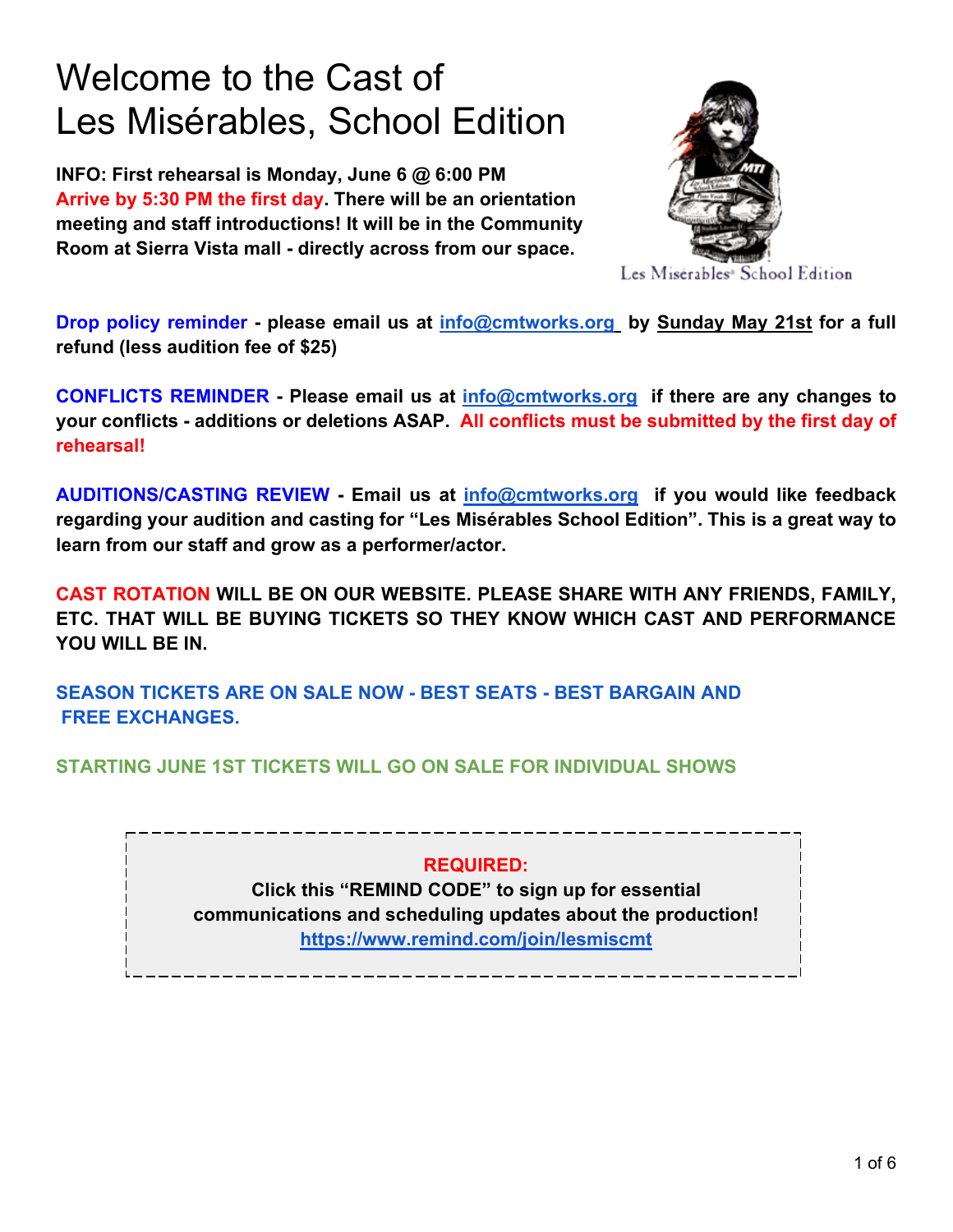| <b>Character</b>         | <b>RED</b>                | <b>BLACK</b>            |  |  |
|--------------------------|---------------------------|-------------------------|--|--|
| Jean Valjean             | Jack Hammerstrom          | <b>Jack Hammerstrom</b> |  |  |
| Javert                   | Hunter Oehlschlaeger      | Mitchell Henderson      |  |  |
| The Bishop of Digne      | <b>Mitchell Henderson</b> | Hunter Oehlschlaeger    |  |  |
| Fantine                  | <b>Alexis Shelton</b>     | Haileigh Anderson       |  |  |
| The Foreman              | <b>Connor Levy</b>        | Connor Levy             |  |  |
| Bamatabois               | Noah Miranda              | Justice Pulsipher       |  |  |
| Fauchelevant             | <b>Arty Nevarez</b>       | <b>Arty Nevarez</b>     |  |  |
| Little Cosette           | Eliot Karle-Bonetto       | Jessa Gorden            |  |  |
| Thenardier               | <b>Justice Pulsipher</b>  | Noah Miranda            |  |  |
| Mme. Thenardier          | Ella Rutiaga              | Joelle Gorden           |  |  |
| Young Eponine            | Delilah Miranda           | Delilah Miranda         |  |  |
| Gavroche                 | <b>Andrew Kirkorian</b>   | Abigail Engel           |  |  |
| Eponine                  | Vega Ankrum               | Olivia Molina           |  |  |
| Cosette                  | Zelia Ankrum              | <b>Emily Swalef</b>     |  |  |
| <b>Thenardier's Gang</b> |                           |                         |  |  |
| Montparnasse             | Emma Monson               | Emma Monson             |  |  |
| <b>Babet</b>             | Gianna DeLeon             | Gianna DeLeon           |  |  |
| <b>Brujon</b>            | Stella Freeman            | Stella Freeman          |  |  |
| Claquesous               | <b>Ava Flores</b>         | <b>Ava Flores</b>       |  |  |
|                          | <b>Students</b>           |                         |  |  |
| Enjolras                 | Diego Sosa                | Diego Sosa              |  |  |
| <b>Marius</b>            | <b>Taylor Brunzell</b>    | <b>Taylor Brunzell</b>  |  |  |
| Combeferre               | <b>Amanuel Unruh</b>      | <b>Amanuel Unruh</b>    |  |  |
| Feuilly                  | <b>Antonio Quinonez</b>   | Antonio Quinonez        |  |  |
| Courfeyrac               | <b>Connor Levy</b>        | Connor Levy             |  |  |
| Joly                     | <b>Arty Nevarez</b>       | <b>Arty Nevarez</b>     |  |  |
| Grantaire                | <b>Kat Estep</b>          | Kat Estep               |  |  |
| Lesgles                  | Lily (Noah) Coleman       | Lily (Noah) Coleman     |  |  |
| Jean Prouvaire           | Olivia Monson             | Olivia Monson           |  |  |
| LaRoche                  | Sami Shaheen-Smith        | Sami Shaheen-Smith      |  |  |
| Prideux                  | Ash Foster                | Ash Foster              |  |  |
| Madame Hucheloup         | <b>Annabelle McGrew</b>   | Annabelle McGrew        |  |  |
| <b>Cafe Barmaids</b>     |                           |                         |  |  |
|                          | Haileigh Anderson         | <b>Alexis Shelton</b>   |  |  |
|                          | Joelle Gorden             | Ella Rutiaga            |  |  |
|                          | Olivia Molina             | Vega Ankrum             |  |  |
|                          | <b>Emily Swalef</b>       | Zelia Ankrum            |  |  |
| <b>Paris Ensemble</b>    |                           |                         |  |  |
| Sentry #1/Major Domo     | <b>Michael Wiest</b>      | Michael Wiest           |  |  |
| Sentry #2                | Sianwa Kanga              | Sianwa Kanga            |  |  |
| Solo Urchin              | <b>Dominick Nagy</b>      | Dominick Nagy           |  |  |
|                          |                           |                         |  |  |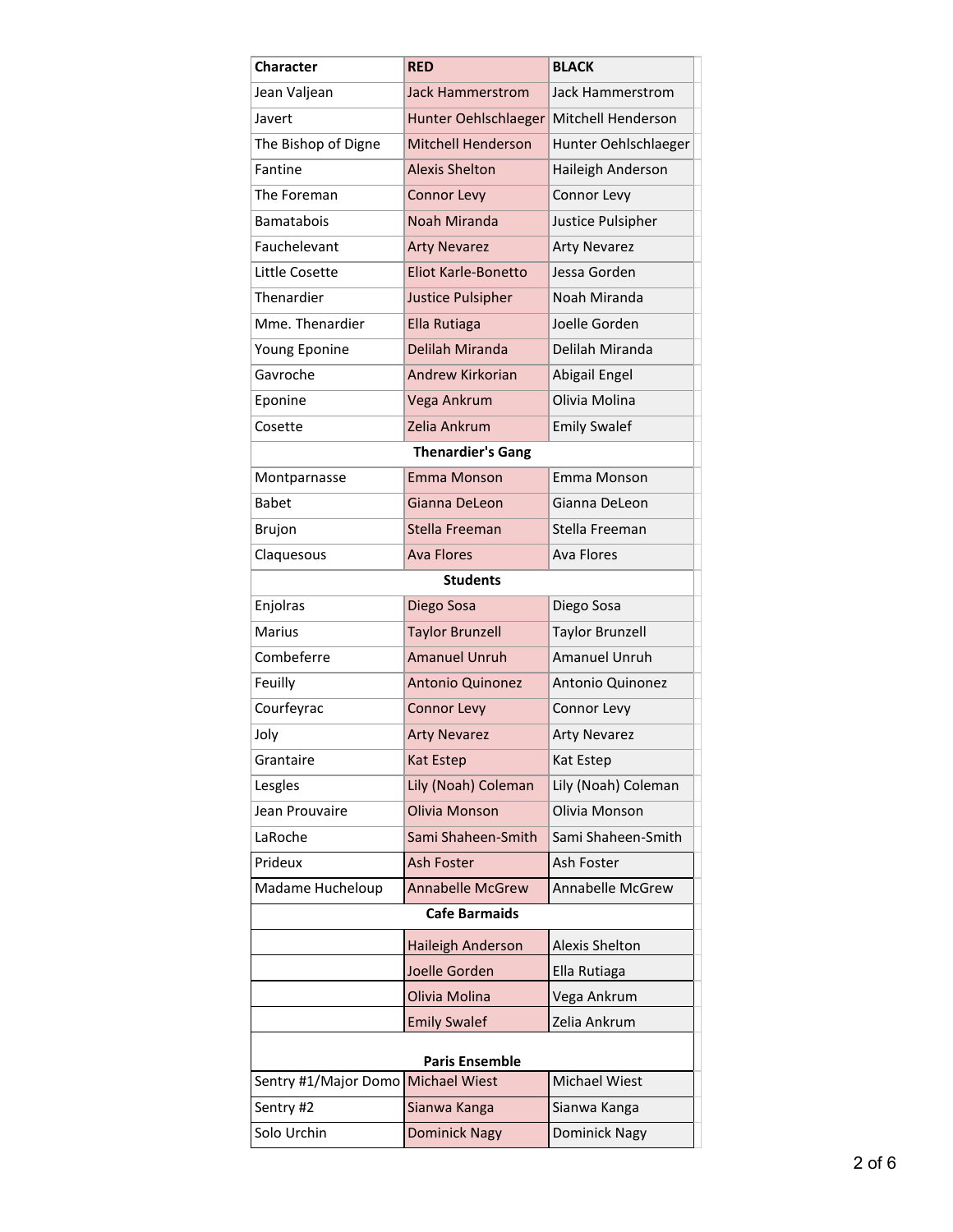| French Soldier #1                                | Alexandra Luna          | Alexandra Luna          |  |  |
|--------------------------------------------------|-------------------------|-------------------------|--|--|
| French Soldier #2                                | <b>Addison Allen</b>    | <b>Addison Allen</b>    |  |  |
| Army Officer                                     | <b>VOICE OVER</b>       | <b>VOICE OVER</b>       |  |  |
| The Poor/ Inn Dwellers/ Wedding Guests           |                         |                         |  |  |
|                                                  | <b>Hailey Brandon</b>   | Hailey Brandon          |  |  |
|                                                  | <b>Emily Darchuk</b>    | <b>Emily Darchuk</b>    |  |  |
|                                                  | Lexi Gonzalez           | Lexi Gonzalez           |  |  |
|                                                  | Natalia Priolo          | Natalia Priolo          |  |  |
|                                                  | Olivia Pointkowski      | Olivia Pointkowski      |  |  |
|                                                  | Verona Hampton          | Verona Hampton          |  |  |
|                                                  | <b>Addison Calaguas</b> | <b>Addison Calaguas</b> |  |  |
|                                                  | Jamie McCarty           | Jamie McCarty           |  |  |
|                                                  | Katrina Saldivar        | Katrina Saldivar        |  |  |
|                                                  | Arelyz Tablas-Ayala     | Arelyz Tablas-Ayala     |  |  |
|                                                  | <b>Helen Taintor</b>    | <b>Helen Taintor</b>    |  |  |
|                                                  | Amelia Townsend         | Amelia Townsend         |  |  |
| <b>Chain Gang</b>                                |                         |                         |  |  |
| Convict #1                                       | Antonio Qunionez        | Antonio Quinonez        |  |  |
| Convict #2                                       | <b>Arty Nevarez</b>     | <b>Arty Nevarez</b>     |  |  |
| Convict #3                                       | <b>Connor Levy</b>      | Connor Levy             |  |  |
| Convict #4                                       | Kat Estep               | Kat Estep               |  |  |
| Convict #5                                       | Lily Coleman            | Lily Coleman            |  |  |
| <b>Prologue Ensemble</b>                         |                         |                         |  |  |
| Farmer                                           | Gianna Deleon           | Gianna Deleon           |  |  |
| Labouror                                         | <b>Amanuel Unruh</b>    | <b>Amanuel Unruh</b>    |  |  |
| Constable #1                                     | Stella Freeman          | Stella Freeman          |  |  |
| Constable #2                                     | Emma Monson             | Emma Monson             |  |  |
| Angry Mob/ Other Labourors/ Other Workers/ Girls |                         |                         |  |  |
|                                                  | <b>Addison Calaguas</b> | <b>Addison Calaguas</b> |  |  |
|                                                  | Lexi Gonzalez           | Lexi Gonzalez           |  |  |
|                                                  | Jamie McCarty           | Jamie McCarty           |  |  |
|                                                  | Katrina Saldivar        | Katrina Saldivar        |  |  |
|                                                  | Arelyz Tablas-Ayala     | Arelyz Tablas-Ayala     |  |  |
|                                                  | <b>Helen Taintor</b>    | <b>Helen Taintor</b>    |  |  |
|                                                  | Amelia Townsend         | Amelia Townsend         |  |  |
| <b>Factory Workers</b>                           |                         |                         |  |  |
| Worker #1                                        | Alexandra Luna          | Alexandra Luna          |  |  |
| Worker #2                                        | <b>Addison Allen</b>    | <b>Addison Allen</b>    |  |  |
| Girl #1                                          | Olivia Monson           | Olivia Monson           |  |  |
| Girl #2                                          | Gianna DeLeon           | Gianna DeLeon           |  |  |
| Girl #3                                          | <b>Emma Nelson</b>      | Emma Nelson             |  |  |
| Girl #4                                          | Katie Bishop            | Katie Bishop            |  |  |